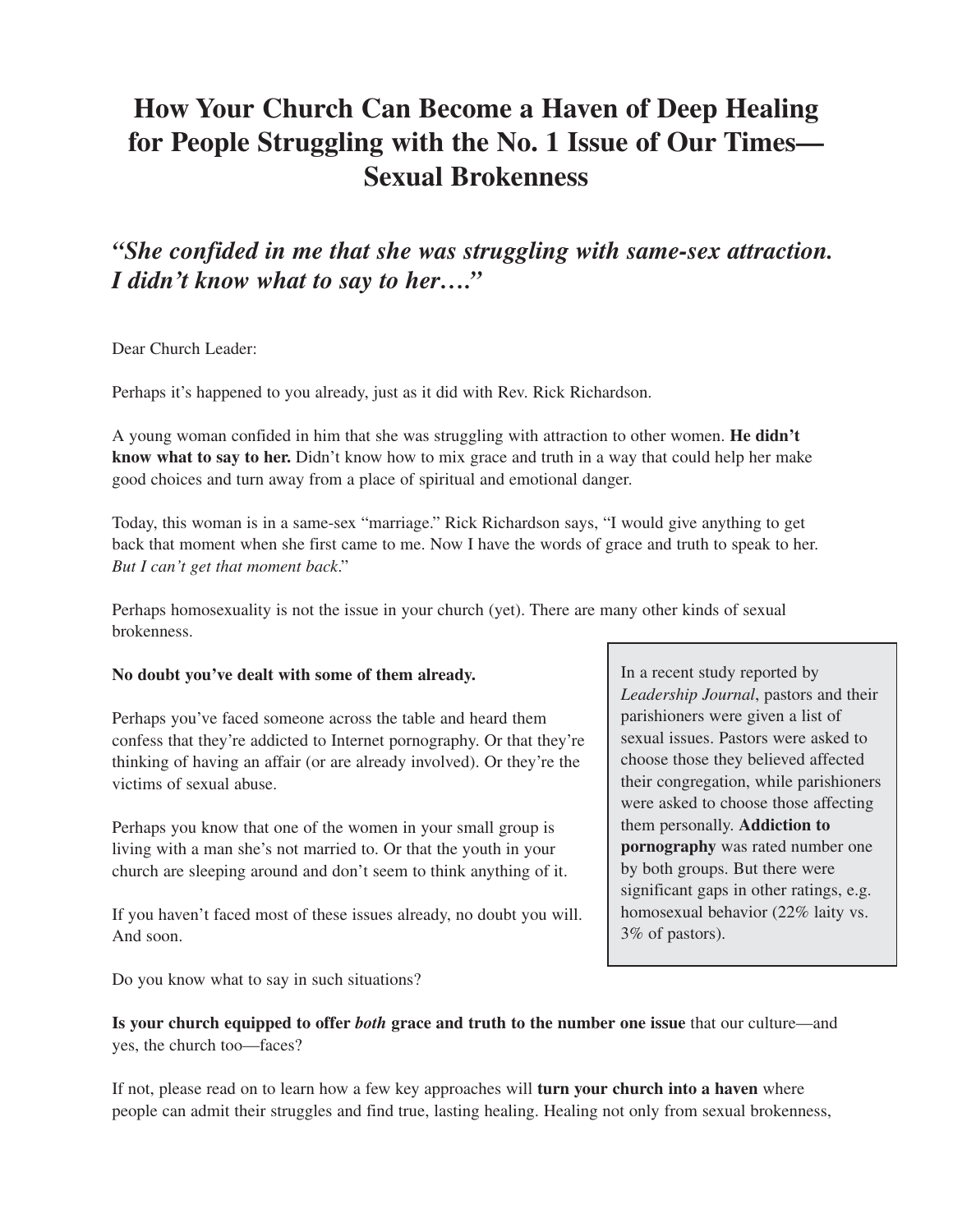but any kind of damage that keeps them from experiencing the full presence of Jesus Christ.

# **No One Is Untouched by This Earthquake …**

Chances are, dozens of people you know are silently wrestling with sexual brokenness. The changes in sexual values of the past 50 years have led to a **cultural earthquake of seismic proportions**.

We live in a world in which one out of 4 girls and one out of 6 boys has been sexually abused. Internet pornography is readily available. Casual sex is depicted as "normal" in nearly every medium. And homosexuality is being promoted as a legitimate "alternative lifestyle."

Who of us is unaffected? Who of us—whether inside the church or outside—remains unscathed?

**Nearly everyone's been broken**, one way or another, in this earthquake.

Which is why the issue of sexual brokenness is difficult to deal with, especially in the church. It's not easy for a fish to analyze the water in which it swims. Furthermore, **very few churches are equipped to deal with the issues**, simply because very few people are themselves whole.

And yet, dealing with this issue might be THE decisive turning point for ministry to this generation and beyond. As Rev. Rick Richardson, Director of InterVarsity Christian Fellowship's Emerging Culture Evangelism Project, said, "**If the gospel has nothing to say on the issues of sexual brokenness, then our evangelism and ministry will be inconsequential**. The church must learn how to extend the invitation to healing."

#### **A Unique Seminar That Equips You with Ministry Models That Work**

My name is Philip Kenyon. As the Director of the Theodora W. Grow Center for Biblical Leadership. I'm convinced that sexual brokenness is a key issue in ministry today, That's why I put together a seminar for the Northern Seminary community and local church leaders called "Pastoral Response to a Sexually Broken World."

I asked **three of the best** leaders in their fields to address the many facets of ministry to those who struggle with sexuality. I wanted people who would provide the tools a church could use to become havens of hope and healing for those suffering the fallout of this cultural calamity.

The results of the seminar far exceeded even my highest expectations:

*"Thanks for putting this seminar on. It was a great opportunity to hear from committed Christians speaking the truth and offering in-depth information, real help, and insights. The evangelical church needs to hear what these speakers are saying."*

—Thomas, Naperville, IL

*"A very enlightening and engaging experience. Essential for those desiring to minister effectively and compassionately."*

—Ray, Wheaton, IL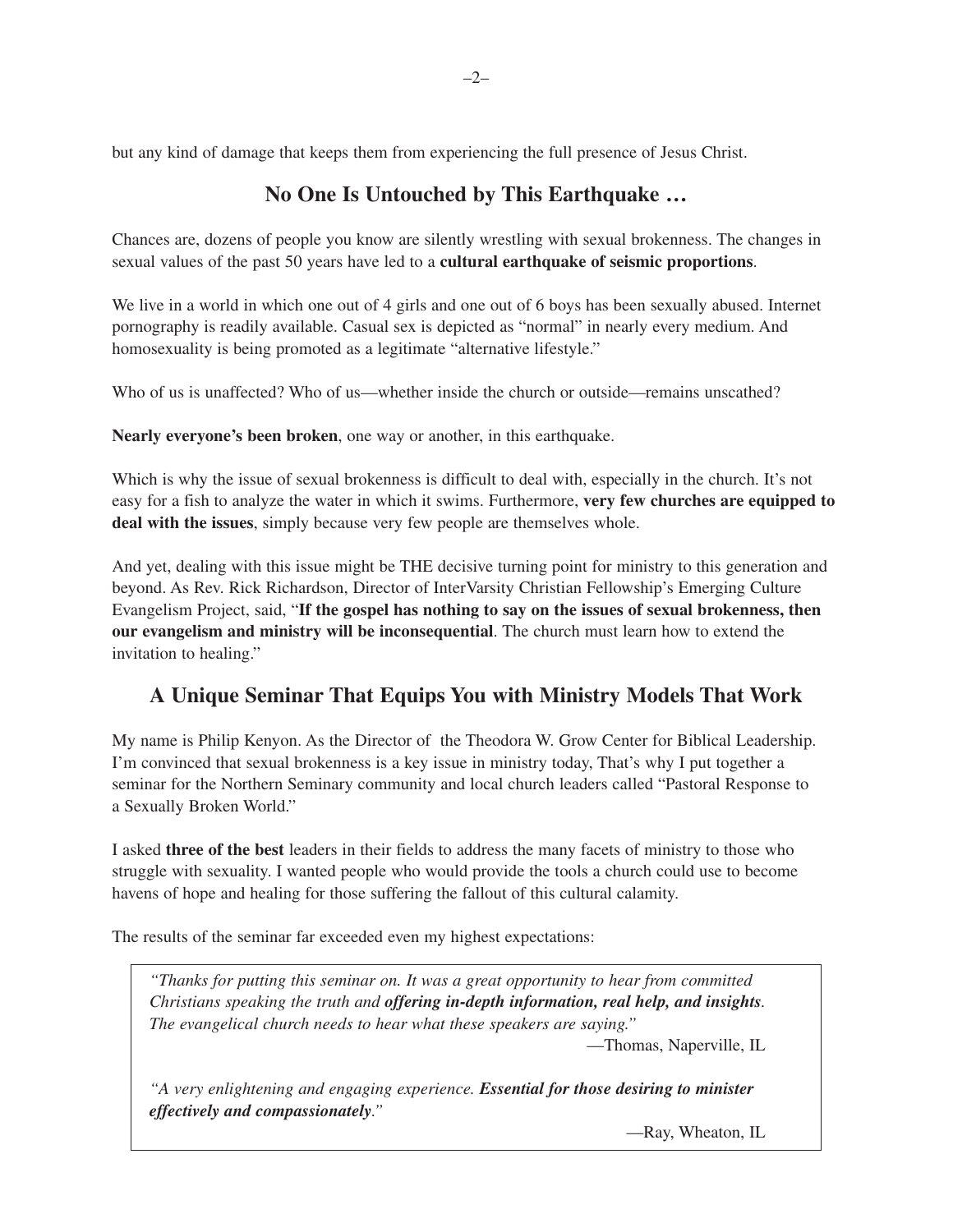After the seminar, I clearly saw that this content was so powerful, so comprehensive, so valuable that I had to make it available to as many churches as possible. I'm glad I had the foresight to have the whole seminar professionally video taped!

## **Everything Your Church Needs to Create a Haven of Hope and Healing**

Now this seminar, "**Pastoral Response to a Sexually Broken World**," can be yours to use in your church. I'm convinced these six videos will provide **everything you need to start and develop a ministry of healing** to those suffering from *any* kind of brokenness. Your church can become an oasis of hope where people can finally admit their struggles and find lasting healing—just as each of these speakers has done.

Take Reverend Mario Bergner, for instance. Rev. Bergner was once trapped in a homosexual lifestyle, despite his Christian faith. It wasn't until he learned how to actually *apply* the power of the cross of Jesus Christ and the Holy Spirit that he found lasting healing from homosexuality. The truths that set him free led him to found Redeemed Life Ministries, which he currently leads.

Rev. Bergner has given lectures and seminars on curing the soul through healing prayer all over the world. As an evangelical, charismatic Anglican priest, Rev. Bergner is **one of the foremost voices speaking on behalf of biblical integrity** in the worldwide Anglican Communion. He is also a husband, and the father of five children.

Rev. Bergner led three sessions in the seminar. In the first, "**A Pastoral Response to Homosexuality**," he shared his story—and much more:

- How someone who calls himself a Christian, as Bergner did as a young man, can still feel same-sex attraction. His journey out of homosexuality will help you **understand homosexuality from the inside**. You'll experience a deeper compassion for those who may be wrestling with this issue perhaps someone in your own congregation or neighborhood.
- The Bible teaches there are only three spheres of legitimate experience of sexuality, regardless of one's sexual struggles. Clarity on this issue will enable you to articulate a clear, biblical view and h**elp people make choices that will lead to blessing**.
- Why and how his local church was THE most helpful factor in healing Rev. Bergner's homosexuality. How yours can model this key factor.
- Do you know how to answer the argument that homosexuality is an unchangeable orientation? Rev. Bergner equips you with **the latest reliable research** that you can use to provide hope that people CAN change.
- The five-fold process St. Paul taught to become free from homosexuality—or any kind of sex issue. Why the first step is not to start with homosexuality, but evangelism. Rev. Bergner shows you exactly **what works**, and in what sequence.
- How to know if, and when, a person might need psychiatric help. You won't go beyond your own level of expertise or feel uneasy about knowing when to refer a person to another professional.
- Rev. Bergner evaluates the **Christian ministries that are effective** for people who want to change their homosexuality. You can refer people to these with confidence.

As you can see, just this first presentation is packed with the **biblical, scientific and practical information** you'll need to know how to reach out to someone seeking true sexual freedom. Never again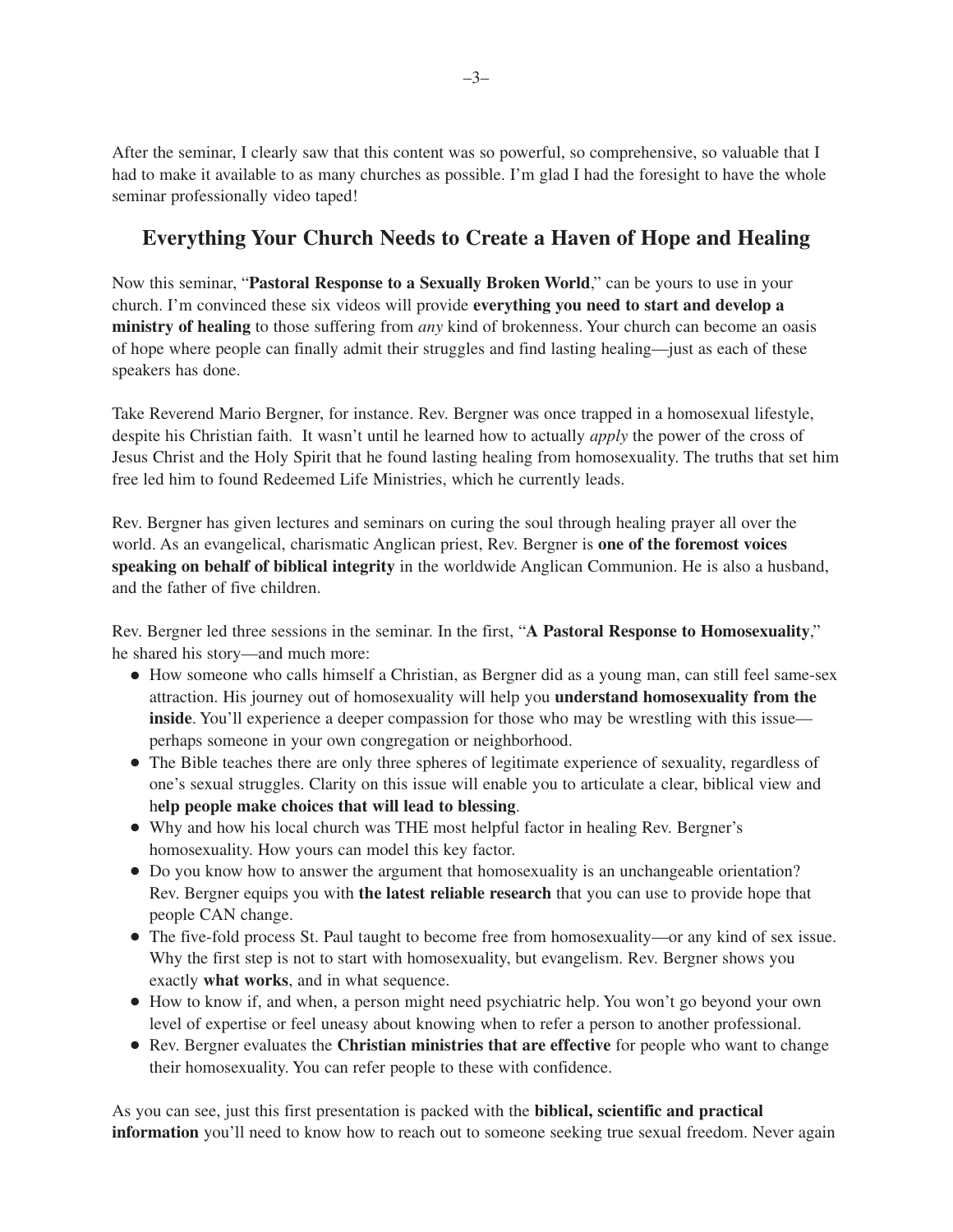will you be tongue-tied if someone reaches out for help.

*"Mario Bergner teaches with compassion and boldness. He speaks from the fullness of the Holy Spirit in his life and with an understanding of God's Word. I so appreciate his pastoral approach, speaking the truth in love."*

—Chris, participant from Indiana

# **Healing for Your Own Life**

Rev. Bergner's first presentation equips you to reach out to those desiring sexual freedom. The next two will strengthen you personally and spiritually, while also laying the groundwork you'll need as you reach out to others.

You see, healing isn't just for those who struggle with sexual sin. It's for all of us. If you long to experience the presence of God more fully, you'll want to pay close attention as you view "**The Practice of the Presence of God**." You'll learn:

- Two truths about God that are **crucial to experiencing him**.
- What really happens spiritually when we sin.
- What makes a person want to repent, and **how to recognize true repentance** in yourself and others.
- The one question to ask that will lead you to experience **the felt assurance that God is with you**.
- Six ways to know Jesus more intimately, regardless of your circumstances.
- The one little word Paul uses again and again in his epistles, and how this can **transform your sense of closeness to God**.
- Three things that can block you from practicing the presence of the Lord. How being aware of these can lead to a cohesive, rather than splintered, ministry.
- How to practice the ancient discipline of "invoking the name of Jesus" to **make his presence more real**. Other specific ways to pray "practicing the presence of God" prayers.
- Two biblical images you can use as you pray for healing with another person. This is very effective when you want to **sense the true presence of the Holy Spirit**.

Mario Bergner's third talk again deals with a topic that applies to every Christian. In "**Sin, the Cross** and the True-Self," he expounds on St. Paul's teaching of two natures, the true-self (redeemed centered in reality) and the false-self (unredeemed—which escapes reality). He shows in very practical terms **how to grow toward the true-self**:

- Why it's not enough to "just say no" to sin. There is a "yes" we also say at the same time—but it's not always an even exchange. Rev. Bergner explains why it's critical to know and communicate this—and how this makes the gospel applicable to *all* people, not just those who struggle sexually. Applying this one truth will undoubtedly **increase the effectiveness of your ministry** *exponentially*.
- Sin's dual nature—it's pleasurable *and* deceptive, expressed in flesh and spirit. Homosexuality and other sex sins express this dual nature, and healing must take place in both arenas.
- **Four things Christ accomplished** on the cross—and what that means in your daily battle with sin.
- The two ways Christ sets us free.
- The **real goal of healing** (it's probably not what you think).
- What good churches teach that *must* be at the foundation of a healing ministry.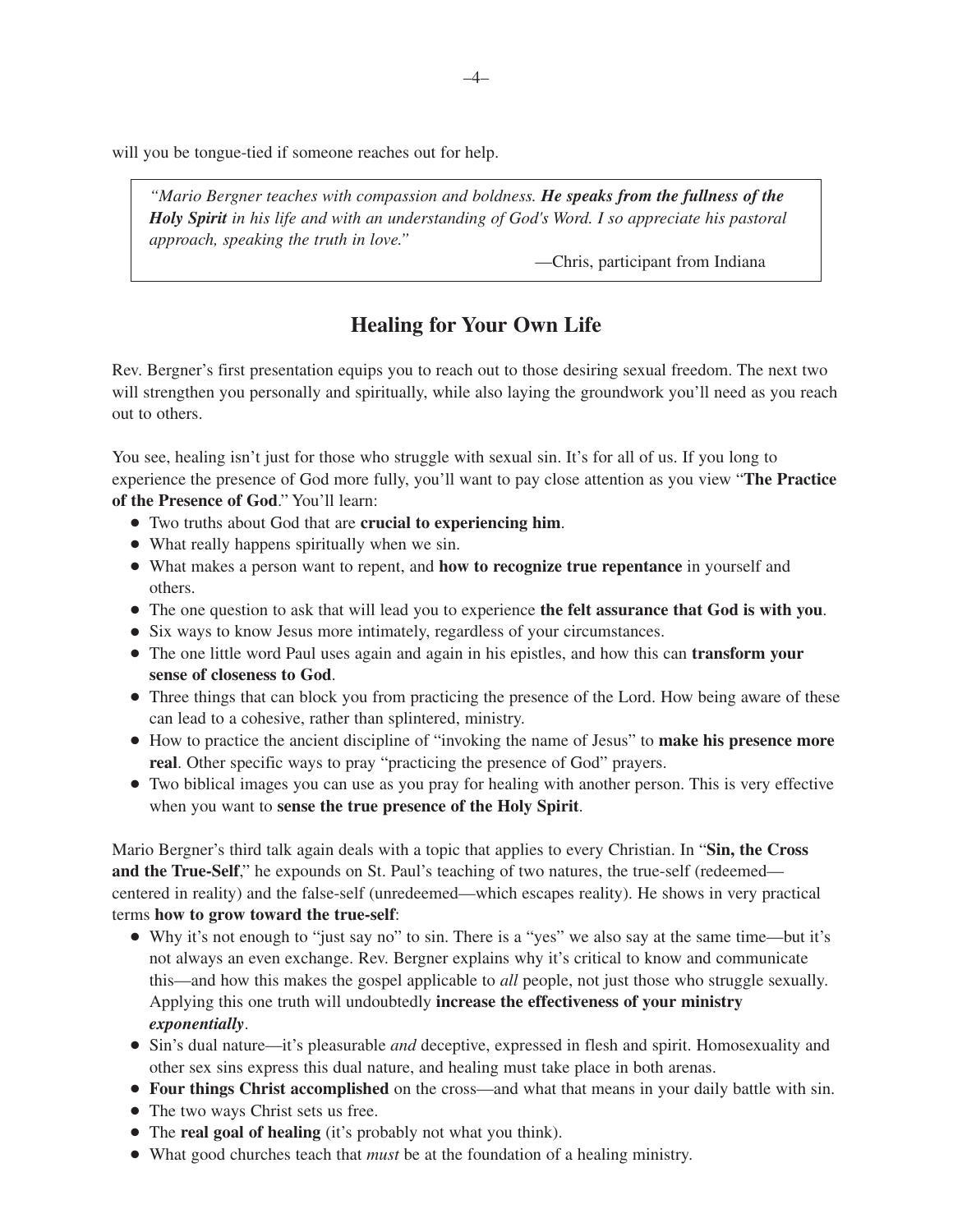All this—and you're only halfway through the seminar!

The two other presenters are just as powerful.

# **How This Earthquake Is Shaking the Foundations of Our Culture…**

Remember Rev. Rick Richardson, who was haunted by not knowing what to say to the young woman who struggled with same-sex attraction?

He now knows what to say to her and other people like her. As Director of the Masters in Evangelism Program at Wheaton College and former Director of Inter-Varsity Christian Fellowship's Emerging Culture Evangelism Project, Rev. Rick Richardson has made it his business and mission to understand how to reach out to real needs.

In his first address, "**Changing Culture, Changing Questions**," he explains how the changes in our culture, and some of the church's wrong responses to questions, have alienated the present generation. You'll learn:

- Why this cultural earthquake will profoundly affect the shape of fruitful ministry and witness in the coming years. Knowing how to respond is essential if **your ministry is to survive and thrive**.
- The questions seekers are asking today—and how to get below the surface to give real answers.
- The one issue that underlies most sexual problems—*trust*. **You must deal with this before anyone will listen to you**. Rev. Richardson shows you how.
- How—and when—to speak the truth boldly to foster genuine relationships.

Rev. Richardson doesn't just help you understand what's going on—he also **shows you, step by step, a proven model** for sharing the truth of Christ with someone. At the end of this presentation, he suggests pairing off to practice using his model to answer one of three questions that come up in ministry to hurting people again and again.

You'll also find Rev. Richardson's second talk, "**Bringing Healing to a Broken World**," extremely practical:

- He gives examples of healing, including part of his own moving story of healing and being part of a church with a healing ministry.
- What healing is, including the **most crucial, most often forgotten factor**.
- What healing is *not* (guaranteed…a quick fix…or an escape from pain).
- Two sermon ideas to enable you to **extend the invitation to healing** from the pulpit.
- Barriers to healing—how to identify *why* it might be difficult.
- How to **get to the root of the problem**, not just deal with the fruit (symptoms)—his techniques may surprise you.
- The critical role of the imagination in healing prayer.
- How to **start this ministry in your church**—11 steps, including one that will ensure failure if you *don't* do it.
- What to watch for that that can kill a healing prayer ministry before it's started.

The final seminar leader, Juliana Wilhelm, picks up where Rick left off, in her presentation, "**Equipping the Church for Healing Prayer**." Juliana has an M.A. in Clinical Psychology from Wheaton College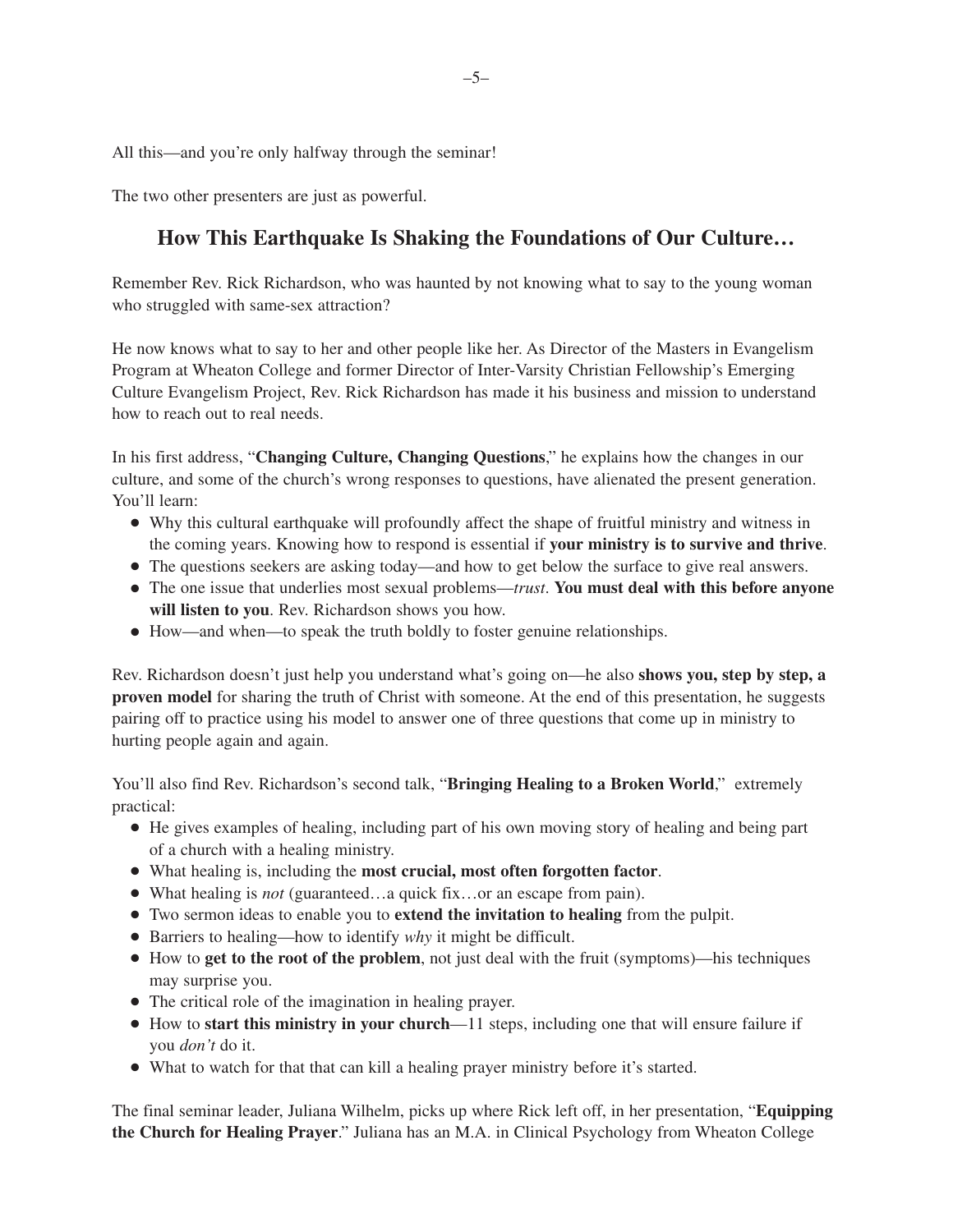and is a practicing therapist. In her private practice she specializes in the integration of Christian healing principles to help women recover from same-sex attraction, depression and anxiety.

After telling why therapy alone is not enough to heal people, Juliana goes on to talk about:

- The big mistake most churches make that prevents true healing.
- What happens when churches send out the *right* message. (Be prepared for a **growth spurt in ministry** if you begin to get at the root of problems!)
- What pastoral care looks like in real life—Juliana outlines six crucial steps to take.
- Five areas in which to focus **healing prayer**.
- How to understand the roots of sexual problems and wrong coping actions.
- How to deal with the surface issues (the actual behavior)—*what* to do about them, and *when* (too soon, and you do more damage than good).
- **How to pray for the healing of psychological issues**—it's different from what you may be used to.

## **Everything You Need for Full-Blown Ministry**

Never again will you feel inadequate when someone comes to you for help on a sexual issue. These three experts give you everything, from the biblical/theological underpinnings to the practical working out of every aspect of ministry. You won't have to wonder how to apply these teachings to your own church it's all clear.

Here is **everything you need** to build a team to reach out. Everything you need to extend an invitation to healing. Everything you need to tackle the problems that come up.

All three speakers demonstrate how when you reach out in love and truth to the broken people in your midst, your ministry will grow *and* deepen. People will be healed, not just on the surface, but in the depths of their being. They will tell others where they have found deep healing and authentic relationships with God and others.

Who knows **what the Holy Spirit can do in** *your* **church** as you and other key leaders absorb this information and act on it? I am convinced there will be a great harvest of souls that would otherwise wander aimlessly through life, missing out on all the true riches God has in store for them.

*"You won't hear this message of hope and freedom in current culture. Perhaps not clearly in the church, either. As Christians we need to hear a bigger picture, God's picture of what He is doing as He establishes His Kingdom here on earth. If Christians don't know the hope, healing and freedom side of this story of brokenness, what gospel are we offering?"* —Ashley, seminar attendee from Illinois

#### **Better than Attending the Seminar Yourself**

Of course, this seminar was a once-only, unrepeatable event. To my knowledge, there is very little out there by way of other seminars or resources that train church leaders how deal with this key challenge to the church today.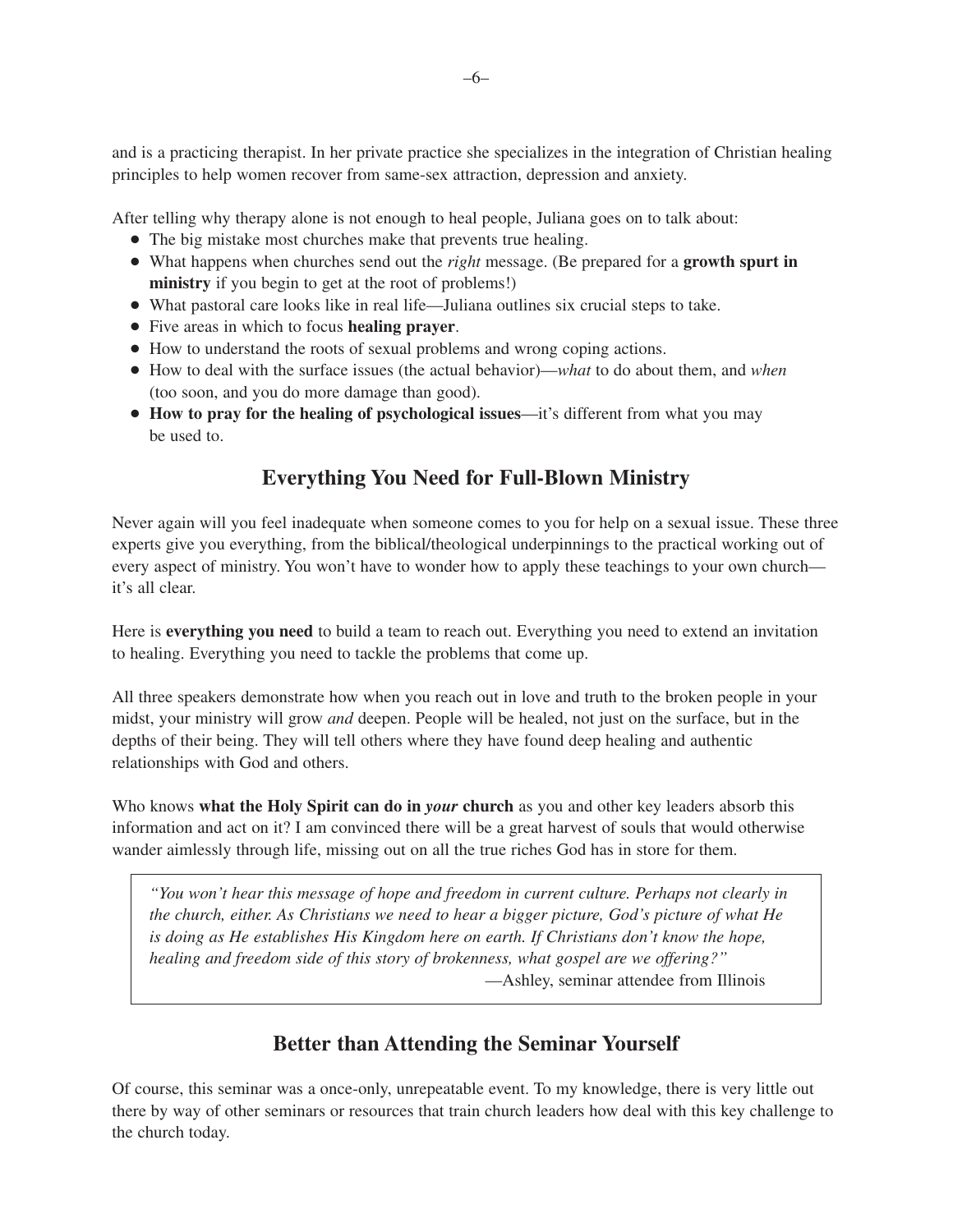When you **oder your set** of these videos, you will get all the benefits of attending this seminar for yourself. More, in fact.

More because you won't have to incur the expenses of traveling, lodging, or meals, as you would if you had actually attended this seminar or one like it. (If there *were* one like it.)

You'll also get more benefits because you and anyone else from your church can **use it at any time you want**, in any way you like. You can:

- Recreate the seminar in an all-day workshop on spiritual healing (one six-hour session).
- Put on a weekend seminar (two half-day sessions).
- Use it for <u>a six-week study</u> for church leaders, and/or discipleship, evangelism, or counseling teams.

Before I tell you what it will cost you to get this practical blueprint for creating a healing ministry, I want you to know about **three free gifts** I have for you. Besides the sturdy plastic case that houses the 6 videos (or 3 DVDs) for easy storage in your church resource library, you get:

**Gift #1: The notes for each talk**, with plenty of space for you to add your own notes as you view the videos. These come in two forms: printed out and hole-punched, so you can fit them into a binder for easy storage; and on a CD, so you can print them out for others.

**Gift #2: Resource links**. The CD also contains resource links. Just pop the disk into your computer, and the links to the **ministries you can recommend** to others pop up on your screen. Clink on a link—say, to Redeemed Life Ministries, or Exodus International, to name just two—and your browser will automatically go to that ministry's web site for more information. These are the ministries you can turn to and refer others to in complete confidence, especially for help in dealing with homosexuality issues. You can also download the free Acrobat Reader (for printing the notes), order the books mentioned in the seminar, or find out more about Northern Seminary. All the links are here, on one convenient disk.

**Gift #3: Free video of your choice**. When you order the set of 6 videos (in two plastic albums for easy storage) or 3 DVDs, you will receive with your set a special card entitling you to *order any one of the six videos at no cost*. Once you view these videos, you will no doubt think of some individual or church that needs to hear this message. You will be able to order an additional copy of whatever video is most valuable to you, *absolutely free*! Thus you can **plant seeds of healing in** *other churches* or individuals as well.

For only \$68 for the DVDs or \$79 for the video set (plus shipping and handling), all these tools will be yours forever. For less than the cost of a one-way ticket for one person to attend a seminar, you could **transform your church** into a haven of healing—the effects of which will ripple into eternity.

#### **60 Days to Decide**

I am so convinced that this seminar will be the catalyst for a vital ministry in your church that I offer you an unconditional guarantee: **View the videos for 60 days**, and if you don't believe they can equip your church to develop a dynamic healing ministry, return them for a full refund of your payment (\$68 for DVDs or \$78 for the video set).